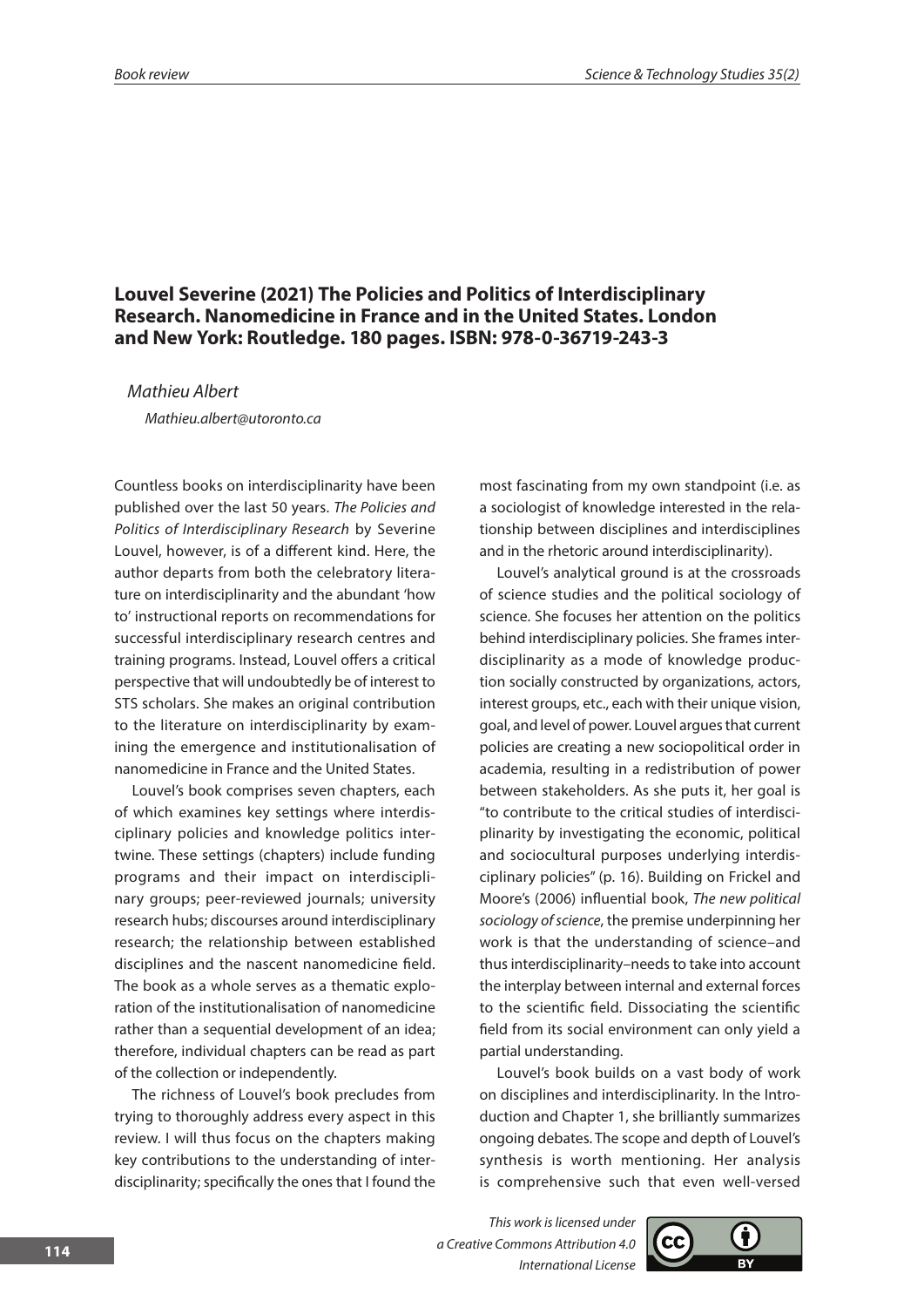scholars in interdisciplinary studies will undoubtedly benefit from the new light she casts on extant work. Novices will gain a reliable and thoughtful introduction to the most pertinent STS and sociological literature on interdisciplinarity published in recent years.

In Chapter 2, Louvel perceptively demonstrates that the institutionalisation of nanomedicine as an interdisciplinary field does not necessarily imply the elimination of boundary work or divisions between research groups. Scientists from different disciplines navigating their career within nanomedicine each pursue various interests and career goals. As she emphasises, if researchers in nanomedicine wish to "foster shared commitments toward interdisciplinarity and promote it as a whole" (p. 29), they also seek to differentiate themselves from other sub-groups and maintain social and symbolic boundaries around their specific sub-research area. Behind the 'unified front' of nanomedicine, Louvel argues that an internal reality exists where each subdiscipline is actively positioning itself in a struggle for authority and resources. This boundary-work gets operationalised through discursive strategies: researchers engage in definitional struggles within nanomedicine to promote their own ways of seeing and conducting research while devaluing alternative ways. Louvel's findings are novel as they challenge the widespread belief in academic circles that interdisciplinarity creates research spaces free of divisions. Building on a large set of empirical data including interviews, document analysis, and bibliometric measures, Louvel persuasively casts doubt on this perspective.

The conclusion reached by Louvel highlights a central, but underexamined, question in interdisciplinary studies: Does interdisciplinarity remove boundaries, relocate them, and/or create new ones? Louvel expands on previous work addressing this question, for example, Albert et al. (2017), Jacobs (2014), Moore (2011), Panofsky (2011). Louvel's close examination of the inner dynamics of nanomedicine serves to demonstrate that even a field that appears to be united from the outside can remain fragmented in the inside. Nanomedicine is a convenient umbrella term—as it provides public visibility and attracts funding but, as a research field, it appears to be the locus of internal struggles for authority and recognition between research groups–thus relocating existing boundaries and creating new ones.

A second key argument developed by Louvel is that an interdisciplinary research field can flourish with the support of disciplines. Contrary to the commonly held position according to which disciplines and interdisciplinary research are antithetical—the latter being often seen as a mode of knowledge production freed from the former— Louvel shows that this is not necessarily the case. She cogently articulates this idea in Chapter 6.

The institutionalisation of nanomedicine research followed two different paths in France and United States, but in both countries established disciplines and departments were vital to its development. They provided organisational stability, student enrolment, faculty positions, and research spaces. In the United States, nanomedicine was housed within graduate research programs in the newly created departments of biomedical engineering. In France, in the absence of powerful biomedical engineering departments, nanomedicine found its institutional home in departments of physical sciences and pharmaceutical sciences.

As Louvel rightly contends, disciplines and departments are often portrayed as being rigid and exclusionary (see for example Crow and Dabars, 2014). These traits arguably preclude them from being able to accommodate the organisational flexibility required by interdisciplinary research. Louvel's findings, however, suggest that this view needs to be reconsidered. Both in France and United States, the connection between established disciplines and the emerging field of nanomedicine were synergistic and profitable to both. In France, by creating a new academic space for scientific discovery, nanomedicine provided established disciplinary departments a renewed identity that proved instrumental for acquiring national visibility at the university level. Nanomedicine researchers, in return, gained access to a steady flow of graduate students. In the United States, a similar synergistic relationship occurred; nanomedicine mobilized the national reputation of biomedical engineering departments into a higher profile for itself. In turn, its association with these departments helped them to stand out from their competitors within the scientific community.